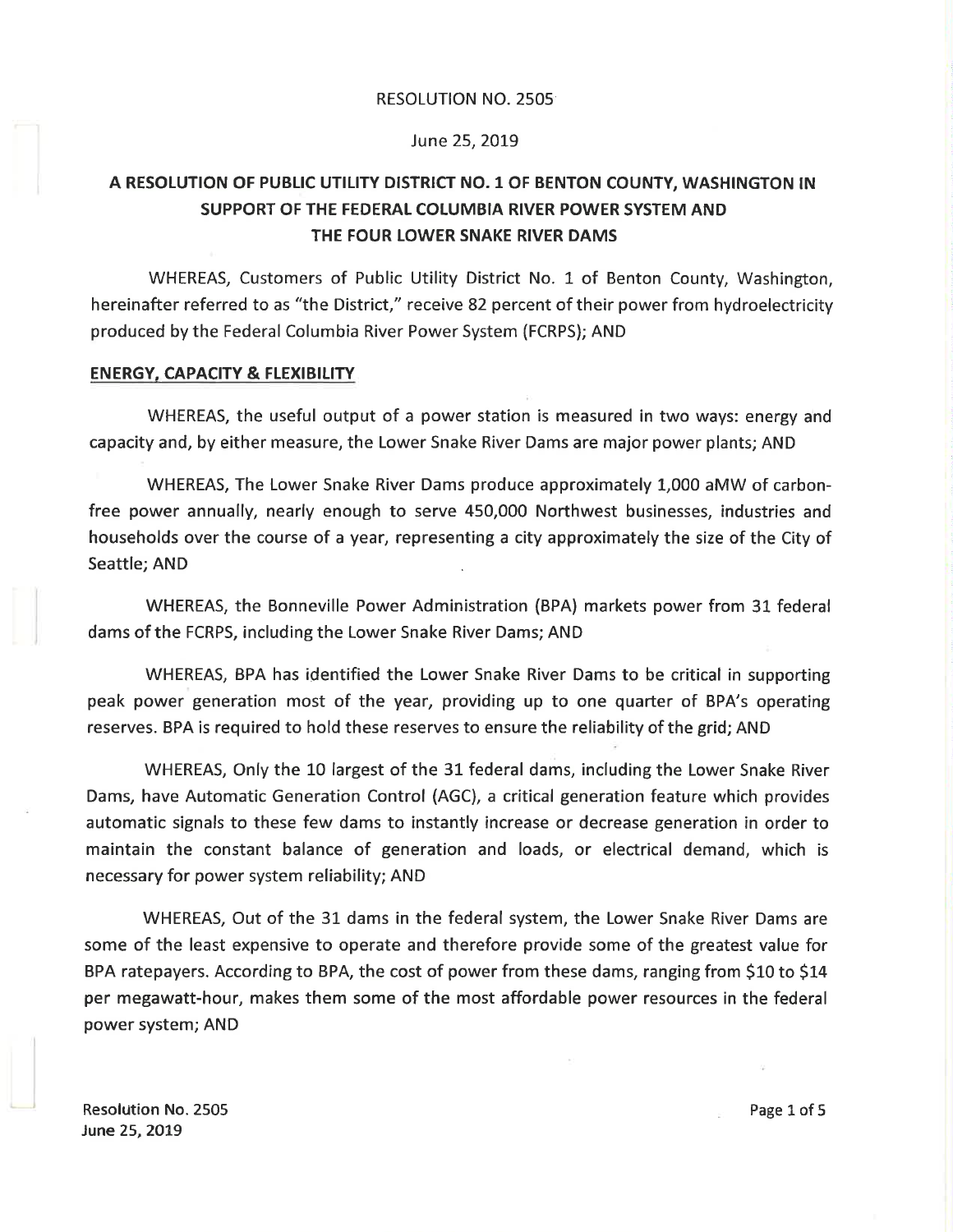### HIGH-VOLTAGE TRANSMISSION SYSTEM VALUE

WHEREAS, Because of their location on the east side of the Cascades and the size of their generators, the Lower Snake River Dams are critical links in the carefully synchronized operation of the Northwest's hydropower system; AND

WHEREAS, The S00-kilovolt transmission lines that run from western Montana to eastern Washington were designed to integrate the Lower Snake River Dams to keep energy flowing and the electric grid stable; AND

WHEREAS, According to BPA, lce Harbor Dam is critical for transmission operations because it provides support in both power and voltage to the Tri-Cíties area especially during high-demand periods. lf lce Harbor Dam were breached, either costly new generation or significant transmission reinforcements would be needed to meet Tri-Cities power loads, especially during the high-demand periods of the summer; AND

# CARBON.FREE RESOURCE VALUE

WHEREAS, The State of Washington has passed legislation calling for LOO% of all electric utility retail sales to be supplied by carbon-free resources by 2045 with an intermediate goal of 8O% of retail sales to be supplied by carbon-free resources by 2030; AND

WHEREAS, An extensive study conducted by Energy & Environmental Economics (E3) titled Pacific Northwest Low Carbon Scenario Analysis (E3 Low Carbon Analysis) was published in December 2OL7 to evaluate the Pacific Northwest's deep decarbonization goals and how best to achieve least-cost carbon emission reductions within the electric sector; AND

WHEREAS, The E3 Low Carbon Analysis studied many scenarios, one of which evaluated the cost to replace 2,000 aMW of existing carbon-free hydroelectric or nuclear resources including replacement of both the energy (the total amount of generation produced over the course of the year) and the capacity (the ability to produce power over sustained periods when needed for system reliability) associated with those resources; AND

WHEREAS, The E3 Low Carbon Analysis, under a scenario where a goal has been set to achieve an 80% reduction in carbon emissions from 1990 levels by 2050, determined that 5,600 MW of wind and solar would be required to produce the equivalent energy from the retiring resources, and an additional 1,900 MW of new natural gas turbines would be required to provide a comparable level of capacity. The cost of these replacement resources would be an additional \$1.6 billion per year in 2050; AND

Resolution No.2505 June 25, 2O19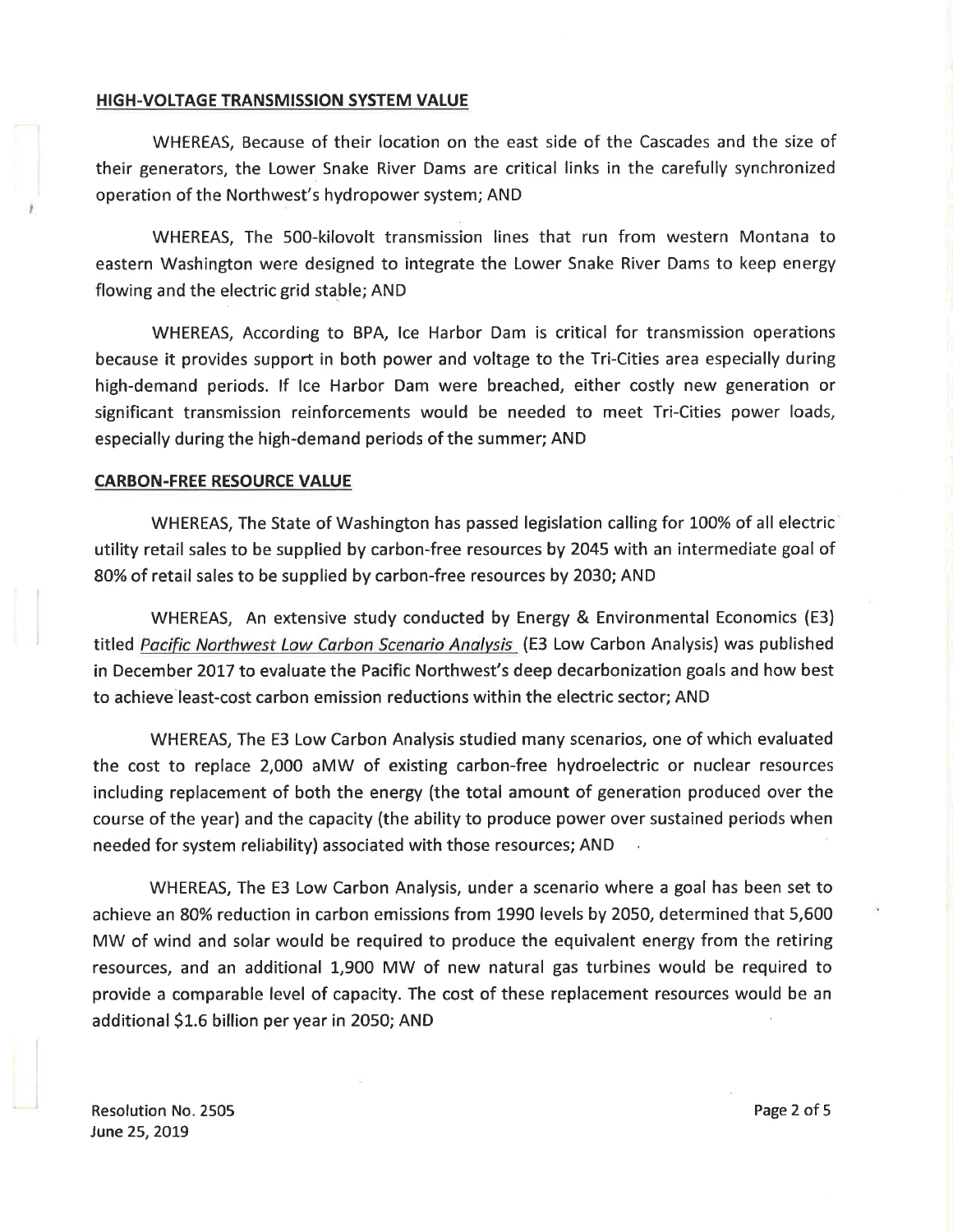## RESOURCE ADEQUACY VALUE

WHEREAS, under the sponsorship of 3 investor-owned utilities and 10 public utilities, E3 published a second study in March 2019 titled Resource Adequacy in the Pacific Northwest (E3 Resource Adequacy Study) which found that 8,000 MW of new firm capacity is needed by 2030 to meet load growth and to replace 3,000 MW of coal generation retirements planned by 2030; if all coal is retired in the region, then 16,000 MW of new firm capacity would be required; AND

WHEREAS, per the E3 Resource Adequacy Study, it would be extremely costly and impractícal to replace this magnitude of firm generating capacity with solar, wind and storage due to the significant renewable overbuild and required transmission construction needed to maintain adequacy; AND

WHEREAS, removing up to 2,000 MW of 120 hour average sustainable winter capacity associated with the Lower Snake River Dams would only add to the forecasted Northwest resource capacíty shortfall identified in the E3 Resource Adequacy Study; AND

# ECONOMIC. NAVIGATION. IRRIGATION VALUE

WHEREAS, High technology firms have located facilities in the Pacific Northwest because of the availability of reliable, carbon-free hydiopower, creatíng jobs and boosting local economies; AND

WHEREAS, The Federal hydro system enables irrigation for over 7 millíon acres of farmland producing \$8 billion in agricultural income; AND

WHEREAS, The Lower Snake River Dams enabled barging of approximately 9 million tons of cargo in 2014 valued at over \$3 billion; AND

WHEREAS, The Columbia Snake River System is the top wheat export gateway in the U.S. and in 2016, nearly 10% of all U.S. wheat exports moved through the Lower Snake River Dams. The 465-mile federal waterway provides access to internal markets for farmers as far as the Midwest; AND

WHEREAS, Over 3.5 million tons of cargo were barged on 244 four-barge tows on the Snake River in 2017, a year when the locks were closed for three months for maintenance. In comparison, it would have taken over 35,L40 rail cars or L35,000 semi-trucks to carry this same cargo; AND

Resolution No. 2505 June 25, 2O19

Page 3 of 5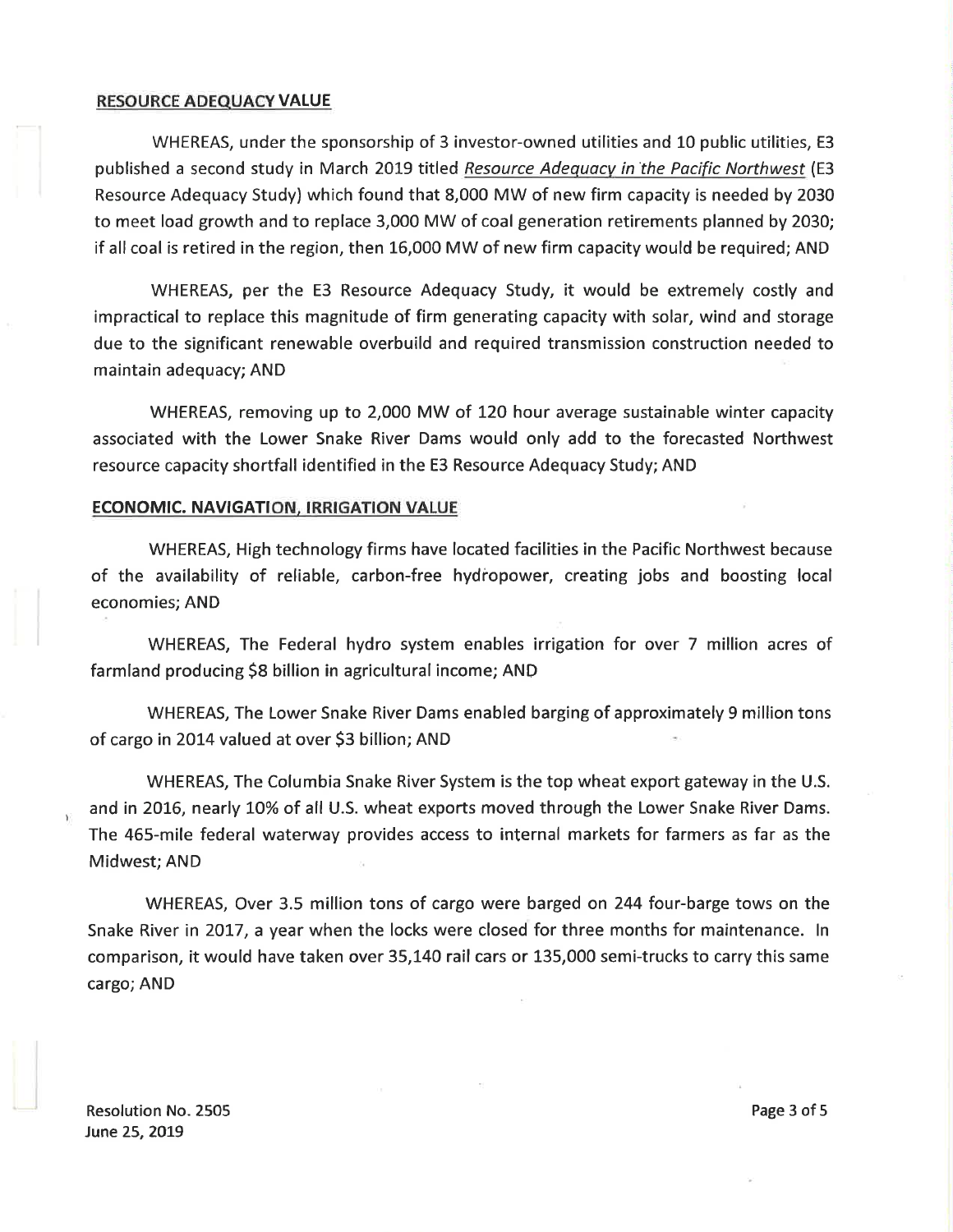## FISH & WILDLIFE

WHEREAS, The federal agencies responsible for the management of the FCRPS (BPA, Army Corps of Engineers, Bureau of Reclamation) operate the dams in compliance with the Biological Opinions (BiOps) approved by NOAA Fisheries in 20O8/2010 (as supplemented in 2014), and in 2019; AND

WHEREAS, BPA has spent nearly \$17 billion in total spending on infrastructure and other fish restoration projects since 1978 including projects that address hydroelectric operatíons, habitat, hatcheries, and harvest; AND

WHEREAS, lnvestments made in accordance with the BiOps have successfully improved fish runs resulting in at least 96 percent of young salmon making it past each of the dams; AND

WHEREAS, In 2014, there were more chinook, sockeye, and coho salmon that returned to Bonneville Dam than any year since the first lower mainstream dam was built at Bonneville in 1938; AND

WHEREAS, Since 2017 there have been declines in salmon returns in rivers up and down the west coast that have been largely attributed to poor ocean conditions in preceding years. According to a 20L9 NOAA Fisheries report, the ocean off the West Coast is shifting from several years of unusually warm conditions, toward a cooler and more productive regime that may begin to boost salmon returns in 2020; AND

WHEREAS, Relative to questions raised by the Southern Resident Orca Task Force, NOAA Fisheries issued a fact sheet in 2018 titled Soufhern Resident Killer Wholes and West Coast Chinook Salmon. ln that report, NOAA noted that in the last decade more Columbia/Snake River chinook salmon have returned past Bonneville Dam than at any other time since the dam was completed in 1938, while Puget Sound chinook salmon stocks are not showing improvement; AND

WHEREAS, The most recent Washington State budget set aside \$750,000 to study the economic and social impacts of the potential breaching or removal of the Lower Snake River Dams; AND

WHEREAS, The proposed study duplicates a more comprehensive effort that is several years underway by the federal agencies in the Columbia River Systems Operations Environmental lmpact Statement (CRSO EIS) process.

Resolution No.2505 June 25,2O19

Page 4 of 5